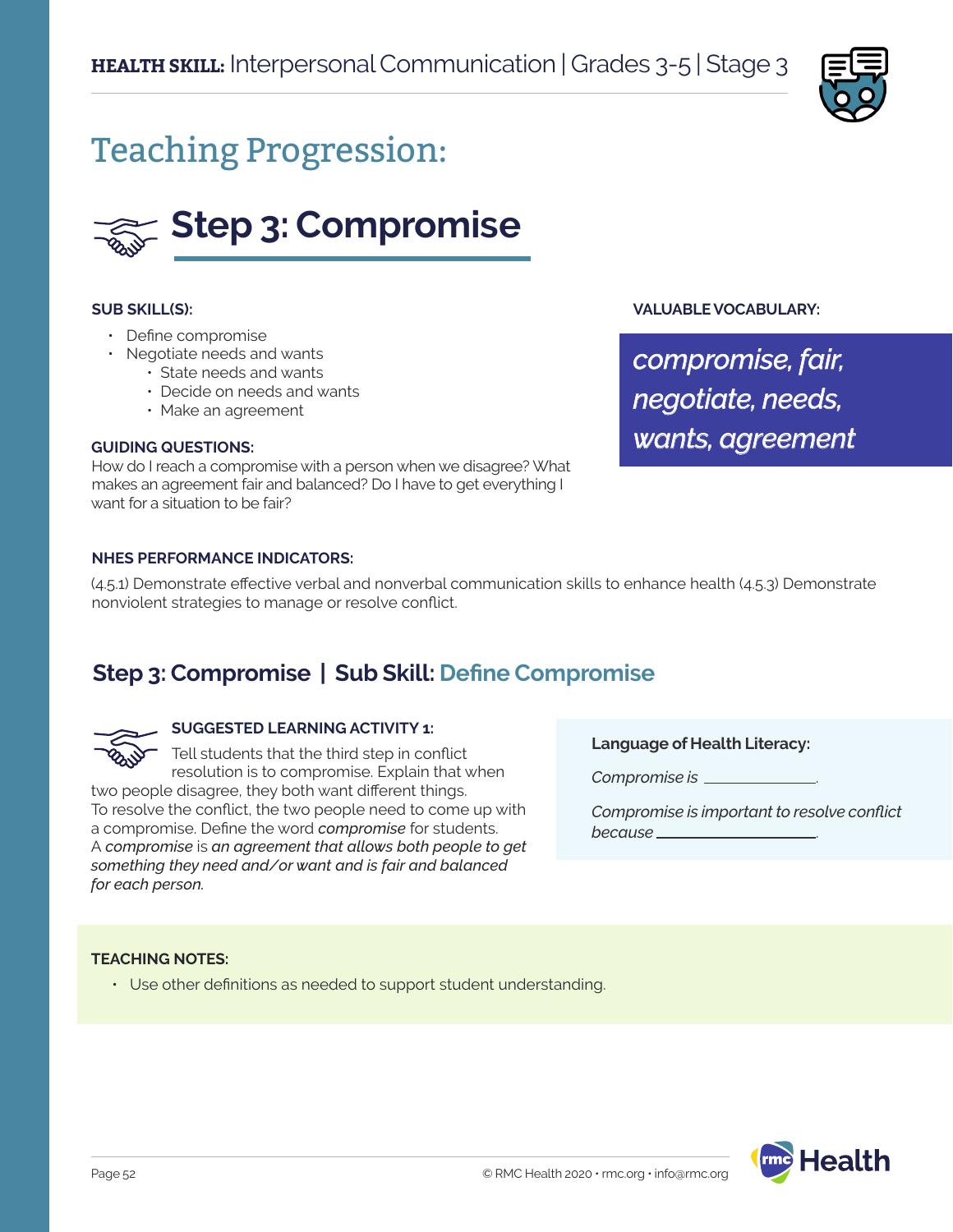

# Teaching Progression: **Step 3 | Compromise (Cont.)**

## **SUGGESTED LEARNING ACTIVITY 2:**

Show students a scale and discuss the term balanced. Explain to students that when an agreement is *balanced, it is a win-win situation for both people*. Read a scenario that demonstrates an agreement. Show students, using the scale, how the two sides are getting different things from the agreement. Place objects on each side of the scale when a character gets something they need to show the balance in the compromise.

# **Step 3: Compromise | Sub Skill: Negotiate Needs And Wants**



## **SUGGESTED LEARNING ACTIVITY 1:**

Model for students how to come to a compromise. First, state needs and wants. Share with students that when they first state their needs and wants, they aren't making any decisions. They are just each

taking time to state what is needed or wanted to resolve the conflict. Then, talk through how to decide which needs and wants can be met and which ones cannot. Lastly, summarize what was agreed by both parties.

Give students a prompt to practice making compromises, such as splitting food, sharing time playing a new game, or taking turns with their siblings picking TV shows. First, instruct students to state what they want or need. Then, instruct students to practice working through each need and want to determine if it can be done. Lastly, students should summarize the agreement.

Ask students the following questions to debrief the scenario:

- Who wins in a compromise?
- Why can compromises sometimes be challenging?

| <b>Language of Health Literacy:</b>                                                           |  |
|-----------------------------------------------------------------------------------------------|--|
| <u>  want ________________</u>                                                                |  |
| <u>  need___________________</u>                                                              |  |
| I think we should ______________. What do you<br>think we should do?                          |  |
| I really want___________, and I would be ok if I<br>didn't get _____________________          |  |
| I don't agree with ____________, but I did like<br>your idea to _________________             |  |
| ________ is really important to you, and ________<br>is really important to me.               |  |
| We can $\frac{1}{\sqrt{1-\frac{1}{2}}}\int$ but we can't $\frac{1}{\sqrt{1-\frac{1}{2}}}\int$ |  |
| We both agree to ____________                                                                 |  |

## **TEACHING NOTES:**

- Model and provide the *Language of Health Literacy* to support students in reaching a compromise.
- Encourage students to think and reflect during the process about fairness and whether or not it is a win-win situation for both parties.